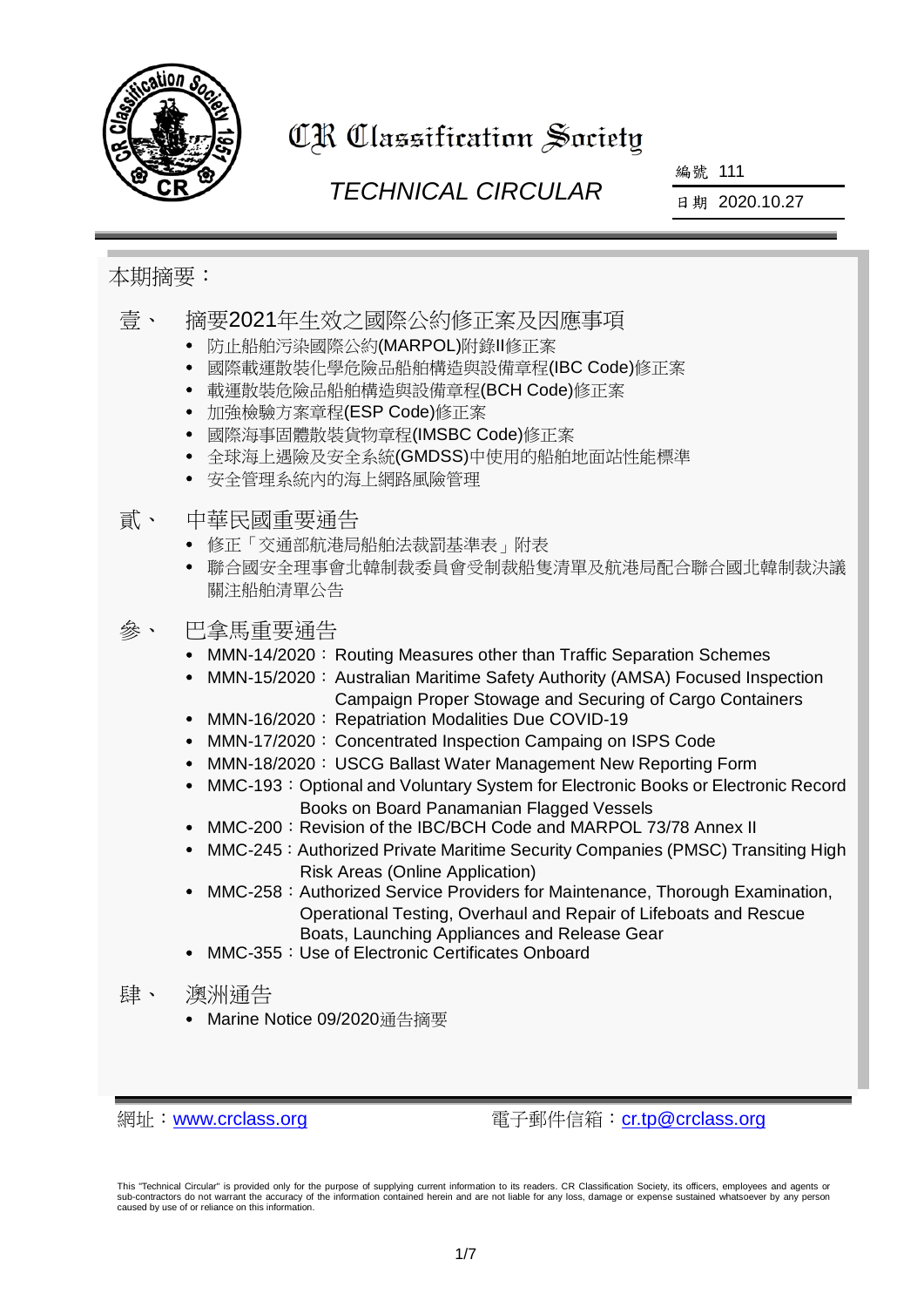#### 伍、 歐盟(EU)1257/2013船舶回收法規提醒

摘要歐盟(EU)1257/2013船舶回收法規之因應措施

#### 陸、 CR服務資訊

- CR最新準則
- CR PSC應急群組資訊

## 壹 摘要**2021**年生效之國際公約修正案及因應事項

- 一、 防止船舶污染國際公約**(MARPOL)**附錄**II**修正案:
	- (一) 決議案號: [MEPC.315\(74\)](https://www.crclass.org/chinese/download/ti-tc/104/1-4%20MEPC.315(74).pdf)。
	- (二) 生效時程:2021年1月1日。
	- (三) 適用範圍:適用國際航線裝有有害液體物質之船舶。
	- (四) 摘要內容(詳細內容請參考本中心第104[期技術通報](https://www.crclass.org/chinese/download/ti-tc/104/104.pdf)):船舶載運持久性漂流物質並 於西北歐水域、波羅的海、西歐水域和挪威海地區工作時,應在卸載持久性漂流 物質後對該貨艙執行預洗程序。
	- (五) 因應事項:航行於上述區域且載運持久性漂浮物質之船舶,其程序和布置手冊 (Procedures and Arrangements(P&A) manual)應更新並執行預洗程序。(該P&A manual需重新經過認可)

#### 二、 國際載運散裝化學危險品船舶構造與設備章程**(IBC Code)**修正案:

- (一) 決議案號:[MEPC.318\(74\)](https://www.crclass.org/chinese/download/ti-tc/104/1-7%20MEPC.318(74).pdf) / [MSC.460\(101\)](https://www.crclass.org/chinese/download/ti-tc/105/1-5%20MSC.460(101).pdf)。
- (二) 生效時程:2021年1月1日。
- (三) 適用範圍:適用國際航線載運散裝化學危險品之船舶。
- (四) 摘要內容(詳細內容請參考本中心第104[期技術通報](https://www.crclass.org/chinese/download/ti-tc/104/104.pdf)):
	- 1. 要求載運易於產生硫化氫(H2S)的散裝液體的船舶須配備硫化氫檢測設備,但 若已依規則13.2.1配備有毒蒸氣檢測儀器可作為滿足本要求的設備。
	- 2. 修正第17、18、19及21章:定期因應實務狀況修訂化學品載運規定,並修訂 貨物的毒性分類。
- (五) 因應事項:因應載運貨物標準更動,建議船舶所有人盡快盤點欲載運之貨物及其 規定,並申請臨時檢驗以換發新證書。

#### 三、 載運散裝危險品船舶構造與設備章程**(BCH Code)**修正案:

- (一) 決議案號:[MEPC.319\(74\)](https://www.crclass.org/chinese/download/ti-tc/104/1-8%20MEPC.319(74).pdf) / [MSC.463\(101\)](https://www.crclass.org/chinese/download/ti-tc/105/1-9%20MSC.463(101).pdf)。
- (二) 生效時程:2021年1月1日。
- (三) 適用範圍:適用國際航線載運散裝化學危險品之船舶。
- (四) 摘要內容(詳細內容請參考本中心第104[期技術通報](https://www.crclass.org/chinese/download/ti-tc/104/104.pdf)):要求載運易於產生硫化氫 (H2S)的散裝液體的船舶須配備硫化氫檢測設備,但若已依規則3.11.1配備有毒蒸 氣檢測儀器可作為滿足本要求的設備。
- (五) 因應事項:因應貨物之載運標準有所更動,建議船舶所有人應盡快盤點欲載運之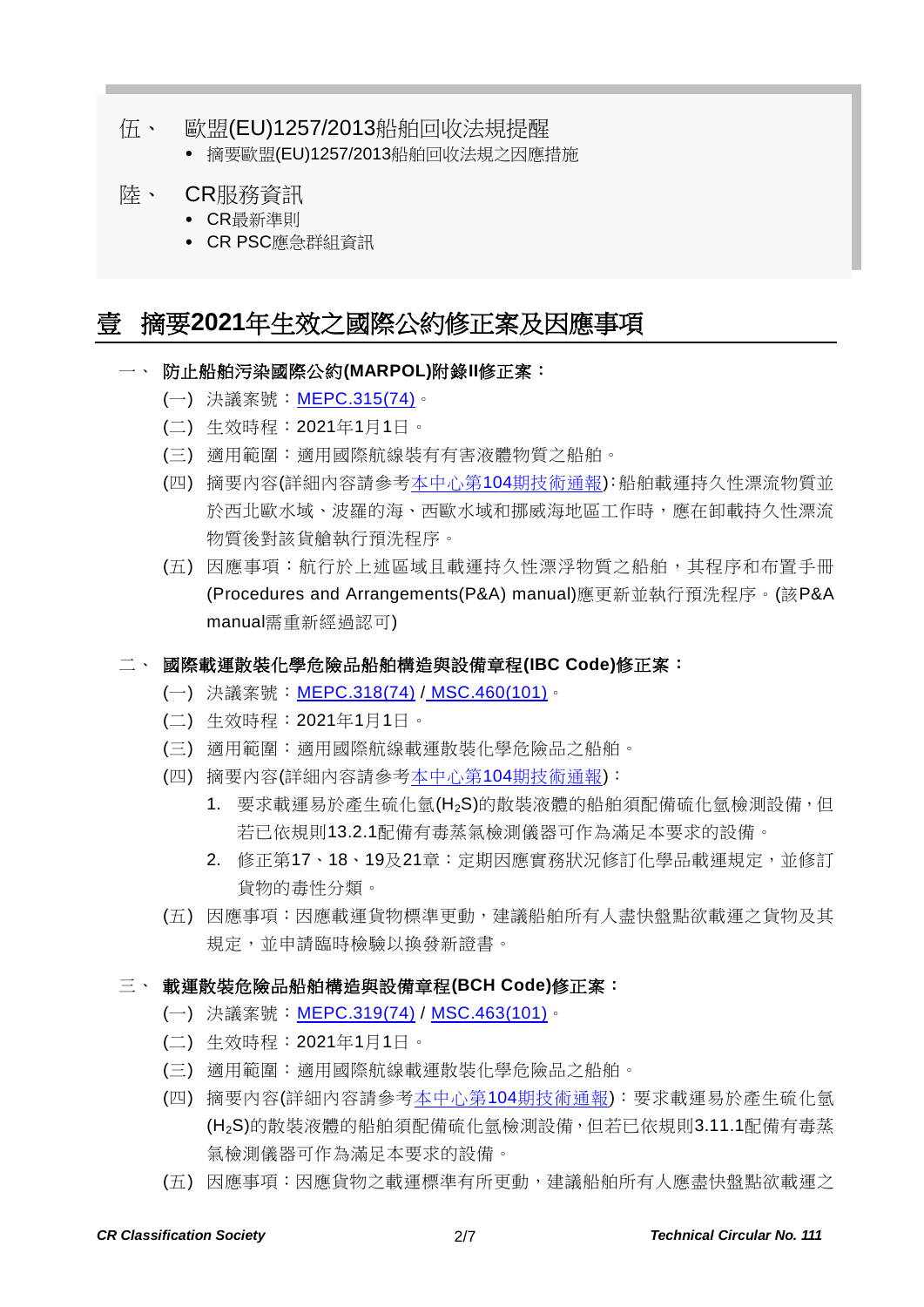貨物及其規定,並申請臨時檢驗以換發新證書。

#### 四、 加強檢驗方案章程**(ESP Code)**修正案:

- (一) 決議案號: [MSC.461\(101\)](https://www.crclass.org/chinese/download/ti-tc/105/1-6%20MSC.461(101).pdf)。
- (二) 生效時程:2021年1月1日。
- (三) 適用範圍:適用海上人命安全國際公約(SOLAS)之散裝船(定義於SOLAS, IX/1.6) 以及油輪(定義於SOLAS, II-1/2.22)。
- (四) 摘要內容(詳細內容請參考本中心第105[期技術通報](https://www.crclass.org/chinese/download/ti-tc/105/105.pdf)):修正相關散裝船以及油輪之 檢驗標準規定。
- (五) 因應事項:散裝船以及油輪自該修正案生效起,應依照修正後之規定進行檢查。
- 五、 國際海事固體散裝貨物章程**(IMSBC Code)**修正案:
	- (一) 決議案號:[MSC.462\(101\)](https://www.crclass.org/chinese/download/ti-tc/105/1-7%20MSC.462(101).pdf)。
	- (二) 生效時程:2021年1月1日。
	- (三) 適用範圍:適用海上人命安全國際公約之散裝船。
	- (四) 摘要內容(詳細內容請參考本中心第105[期技術通報](https://www.crclass.org/chinese/download/ti-tc/105/105.pdf)):
		- 1. 修正部分貨物之載運規定、以及修正在潮濕環境下產生易燃氣體之材料分類 試驗方式。
		- 2. 修訂「可豁免固定式氣體滅火系統」或「固定式氣體滅火系統對其無效」之 散裝固體貨物清單。
	- (五) 因應事項:因應載運貨物標準更動,建議船舶所有人盡快盤點欲載運之貨物及其 規定,若有變動時需申請臨時檢驗以換發新證書。
- 六、 全球海上遇險及安全系統**(GMDSS)**中使用的船舶地面站性能標準:
	- (一) 決議案號:[MSC.434\(98\)](https://www.crclass.org/chinese/download/ti-tc/92/1-18MSC.434(98).pdf)。
	- (二) 性能標準摘要內容(詳細內容請參考本中心第92[期技術通報](https://www.crclass.org/chinese/download/ti-tc/92/92.pdf)):建議各國主管機關 確保船上組成部分GMDSS的船舶地面站,若設計操作於2021年1月1日以後認可 之移動衛星服務者,應符合A.1001(25)以及本性能標準。
- 七、 安全管理系統內的海上網路風險管理:
	- (一) 決議案號:[MSC.428\(98\)](https://www.crclass.org/chinese/download/ti-tc/92/1-12%20MSC.428(98).pdf)。
	- (二) 建議性內容:鼓勵各國政府不遲於2021年1月1日以後的首次符合文件(Document of Compliance, DOC)年度驗證時,確認安全管理系統內已納入網路風險。

## 貳 中華民國重要通告

- 一、 修正[「交通部航港局船舶法裁罰基準表」](https://gazette.nat.gov.tw/egFront/detail.do?metaid=118628&log=detailLog)附表,自中華民國**109**年**9**月**23**日生效。
- 二、 [聯合國安全理事會北韓制裁委員會受制裁船隻清單及航港局配合聯合國北韓制裁決議](https://www.motcmpb.gov.tw/Information/Detail/cfc09406-61f5-4462-a7ee-4bb3de2fdab0?SiteId=1&NodeId=103) [關注船舶清單公告,](https://www.motcmpb.gov.tw/Information/Detail/cfc09406-61f5-4462-a7ee-4bb3de2fdab0?SiteId=1&NodeId=103)中華民國**109**年**9**月**30**日。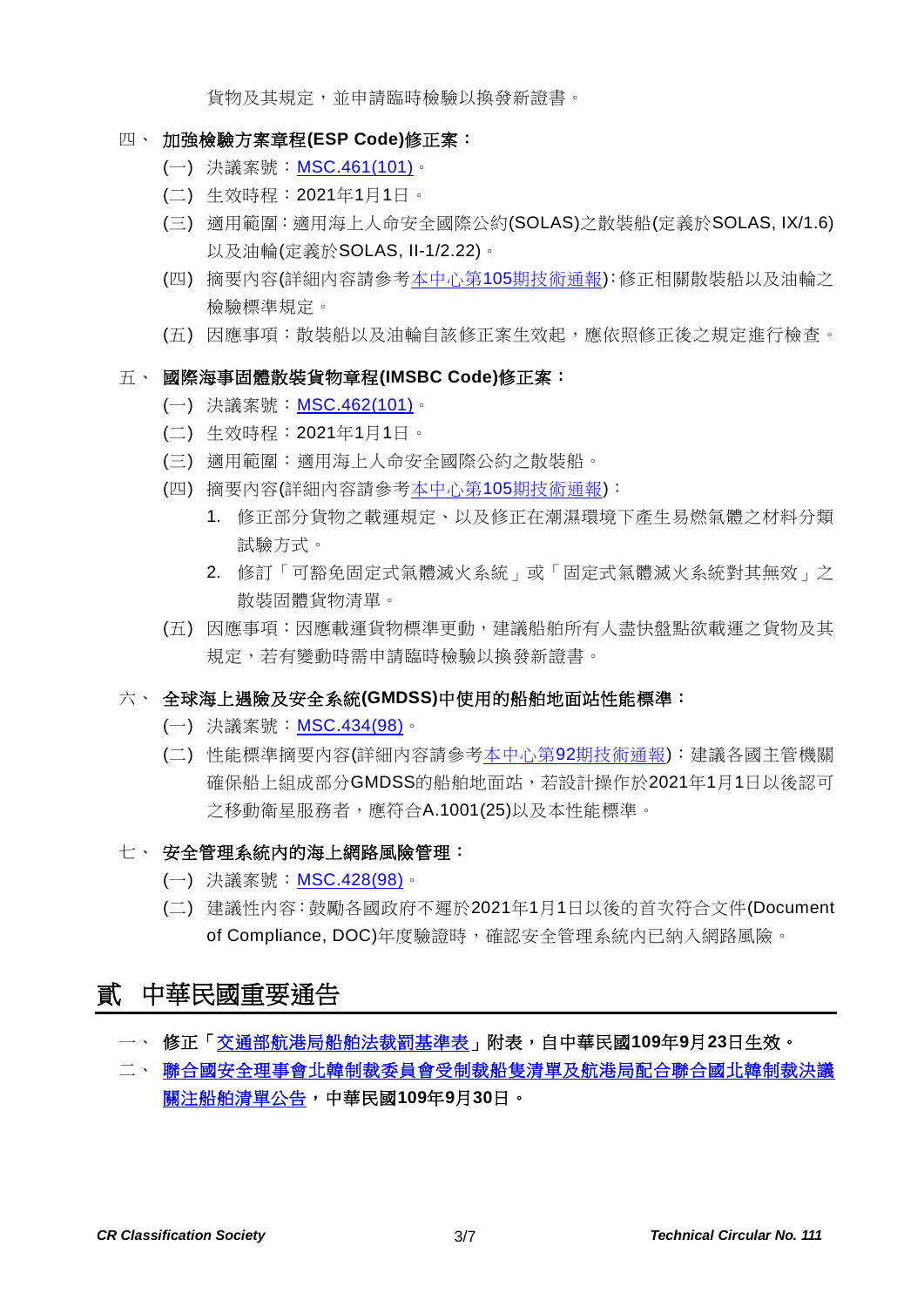## 參 巴拿馬重要通告

- 一、 **[MMN-14/2020](https://www.crclass.org/chinese/download/ti-tc/111/3-1%20MMN-14%202020-NUEVA-DGPIMA-and-DCCM-Rev.-5-12-08-2020-FINAL-1.pdf)**: **"Routing Measures other than Traffic Separation Schemes"**:
	- (一) 巴拿馬海事局為降低對鯨魚的危害,建議每年8月1日至11月30日間(鯨魚之遷徙 季節)航行於本通告所述之特定區域及航線時可將船速降低至10節以下。
- 二、 **[MMN-15/2020](https://www.crclass.org/chinese/download/ti-tc/111/3-2%20MMN-15-2020-Nueva-AMSA-FIC-Navegacion-12-08-2020-FINAL.pdf)**: **"Australian Maritime Safety Authority (AMSA) Focused Inspection Campaign Proper Stowage and Securing of Cargo Containers"**:
	- (一) 因應澳洲海事安全局(AMSA)對貨櫃裝載與繫固(Proper Stowage and Securing of Cargo Containers)進行之重點檢查活動(Focused Inspection Campaign, FIC), 巴拿馬海事局提醒船舶所有人、營運人前往澳洲港口時應確保貨物之正確繫固。
	- (二) 有關該重點檢查活動之詳細內容請參考本中心第110[期技術通報。](https://www.crclass.org/chinese/download/ti-tc/110/110.pdf)

#### 三、 **[MMN-16/2020](https://www.crclass.org/chinese/download/ti-tc/111/3-3%202020-REPATRATION-MODALITIES-04-09-2020.pdf)**: **"Repatriation Modalities Due COVID-19"**:

(一) 在新型冠狀病毒(COVID-19)流行期間,船舶航行至巴拿馬時可依據巴拿馬衛生部 (MINSA)認可之7種方式進行船員更換,其更換方式之詳細說明載於該通告中。

#### 四、 **[MMN-17/2020](https://www.crclass.org/chinese/download/ti-tc/111/3-4%20MMN-CIC-ISPS-.MN17.pdf)**: **"Concentrated Inspection Campaing on ISPS Code"**:

- (一) 巴拿馬海事局於2020年10月1日至2020年12月30日,針對國際船舶與港口設施保 全章程(ISPS Code)進行重點檢查活動(Concentrated Inspection Campaign, CIC),本次CIC期間僅會對各艘船舶進行一次檢查;提醒各船舶所有人、營運人 檢視船舶之ISPS。
- (二) 該重點檢查活動將配合港口國管制(PSC)檢查進行,其檢查重點如下:
	- 1. 船上人員需熟知ISPS Code以及巴拿馬海事局所發出之MMC-359、MMC-133、 MMC-371及MMC-321通告內容。
	- 2. 船長及船員需熟知在緊急狀況發生時個人之職責以及相關應對措施。
- 五、 **[MMN-18/2020](https://www.crclass.org/chinese/download/ti-tc/111/3-5%20MMN-18-2020-USCG-BWMR.pdf)**: **"USCG Ballast Water Management New Reporting Form"**:
	- (一) 美國已於 2020 年 7 月 20 日發布新版之壓艙水管理報告 (Ballast Water Management Report)格式,巴拿馬海事局提醒船舶所有人、營運人等相關單位 前往美國時應注意使用新版之壓艙水管理報告。(相關內容請參[考本中心第](https://www.crclass.org/chinese/download/ti-tc/110/110.pdf)110期 [技術通報](https://www.crclass.org/chinese/download/ti-tc/110/110.pdf))

#### 六、 **[MMC-193](https://www.crclass.org/chinese/download/ti-tc/111/3-6%20MMC-193-SEPT-2020-FINAL.pdf)**:**"Optional and Voluntary System for Electronic Books or Electronic Record Books on Board Panamanian Flagged Vessels"**:

- (一) 巴拿馬海事局因應[MEPC.312\(74\)](https://www.crclass.org/chinese/download/ti-tc/104/1-1%20MEPC.312(74).pdf)決議案,要求使用防止船舶污染國際公約 (MARPOL)及氮氧化物技術章程(NOx Technical Code)之相關電子紀錄簿時,應 符合該決議案之技術規範。(決議案內容請參考本中心第104[期技術通報](https://www.crclass.org/chinese/download/ti-tc/104/104.pdf))
- (二) 若船上使用經巴拿馬海事局認可之電子紀錄,將不要求同時備有紙本紀錄簿。
- (三) 巴拿馬海事局認可之電子紀錄簿製造商名單,以及允許使用之電子紀錄簿載種類 於該通告中。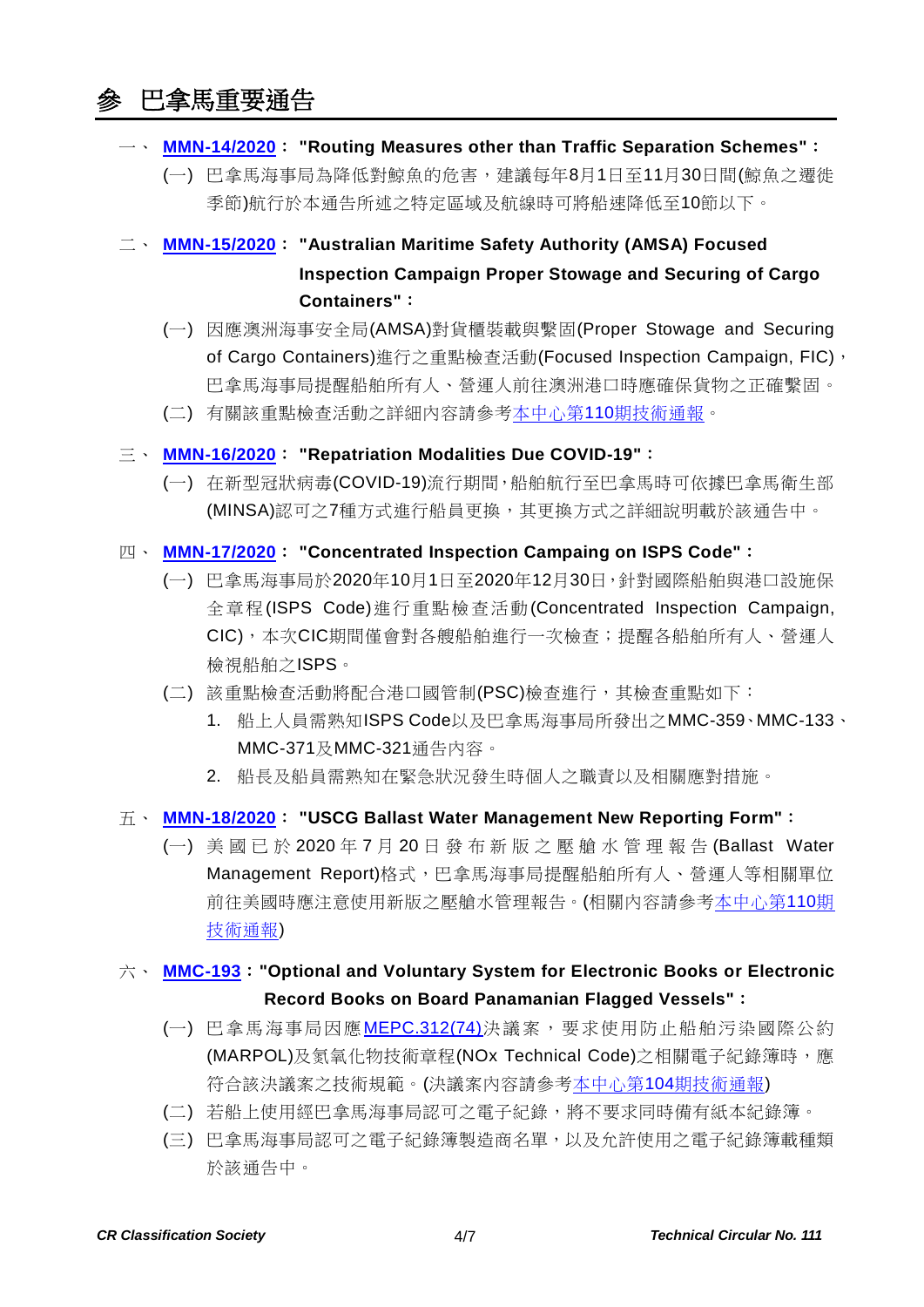#### 七、 **[MMC-200](https://www.crclass.org/chinese/download/ti-tc/111/3-7%20MMC-200-SEPT-REV-MR.pdf)**:**"Revision of the IBC/BCH Code and MARPOL 73/78 Annex II"**:

- (一) 巴拿馬海事局 整 理 [MEPC.315\(74\)](https://www.crclass.org/chinese/download/ti-tc/104/1-4%20MEPC.315(74).pdf) 、 [MEPC.318\(74\)](https://www.crclass.org/chinese/download/ti-tc/104/1-7%20MEPC.318(74).pdf) 、 [MEPC.319\(74\)](https://www.crclass.org/chinese/download/ti-tc/104/1-8%20MEPC.319(74).pdf) 、 [MSC.460\(101\)](https://www.crclass.org/chinese/download/ti-tc/105/1-5%20MSC.460(101).pdf)及[MSC.463\(101\)](https://www.crclass.org/chinese/download/ti-tc/105/1-9%20MSC.463(101).pdf)決議案之因應事項於本通告中。(所述決議案內容 請參考本中心第104[期技術通報及](https://www.crclass.org/chinese/download/ti-tc/104/104.pdf)第105[期技術通報](https://www.crclass.org/chinese/download/ti-tc/105/105.pdf))
- (二) 船舶所有人、營運人應在決議案生效前(2021年1月1日前)盡早完成檢驗並核發新 證書及相關文件,新證書將與現有證書一同備於船上,其有效期限將與現有證書 一致,並在決議案生效後取代現有證書,其相關證書及文件如:
	- 1. 國際適合載運散裝危險化學品證書/運散裝危險品船舶構造與設備證書;
	- 2. 國際防止載運散裝有毒液體物質污染證書 (Noxious Liquid Substances, NLS);
	- 3. 相關適載證書(Certificate of Fitness, CoF);
	- 4. 程序和布置手冊(P&A Manual)。
- (三) 提醒船舶所有人、營運人注意本次決議案修正內容將影響船舶載運貨物之適載要 求,在決議案生效前(2021年1月1日)得依決議案生效前之標準裝載貨物,直到將 該貨物卸載下船;決議案生效後則應按照修正後之標準裝載。
- 八、 **[MMC-245](https://www.crclass.org/chinese/download/ti-tc/111/3-8%20MMC-245.pdf)**: **"Authorized Private Maritime Security Companies (PMSC) Transiting High Risk Areas (Online Application)"**:
	- (一) 巴拿馬海事局更新私人海事保全公司(Private Maritime Security Companies, PMSC)授權名單。
- 九、 **[MMC-258](https://www.crclass.org/chinese/download/ti-tc/111/3-9%20MMC-258-V-03-Oct-2020.pdf)**: **"Authorized Service Providers for Maintenance, Thorough Examination, Operational Testing, Overhaul and Repair of Lifeboats and Rescue Boats, Launching Appliances and Release Gear"**:
	- (一) 巴拿馬海事局更新救生艇、救難艇及其降落裝置與釋放機構檢修之服務供應商名 單,並調整服務供應商繳納認證費用時所需額外支付之國際電匯費用為50USD。
- 十、 **[MMC-355](https://www.crclass.org/chinese/download/ti-tc/111/3-10%20MMC-355-29-09-2020.pdf)**: **"Use of Electronic Certificates Onboard"**:
	- (一) 巴拿馬海事局新增可以電子證書型式核發「2009年香港國際安全與無害環境之船 舶資源回收公約」(以下簡稱香港公約)之「符合聲明書-危害物質清單」長證 (Statement of Compliance on Inventory of Hazardous Materials (HKC))。

## 肆 澳洲通告

- 一、 因應**COVID-19**疫情影響,澳洲海事安全局**(AMSA)**發布**[Marine Notice 09/2020](https://www.crclass.org/chinese/download/ti-tc/111/4-1%20marine-notice-9-2020-seafarer-certificates-.pdf)**通告, 說明澳洲海事安全局對於船員證書之展延政策:
	- (一) 若船員之船員證書到期日介於2020年3月26日至2020年7月31日者,證書之有效 期限可再延長12個月。
	- (二) 若船員之船員證書到期日介於2020年8月1日至2021年1月31日者,證書之有效期 限將延長至2021年7月31日。
	- (三) 上述船員證書之展延無須向AMSA申請額外授權。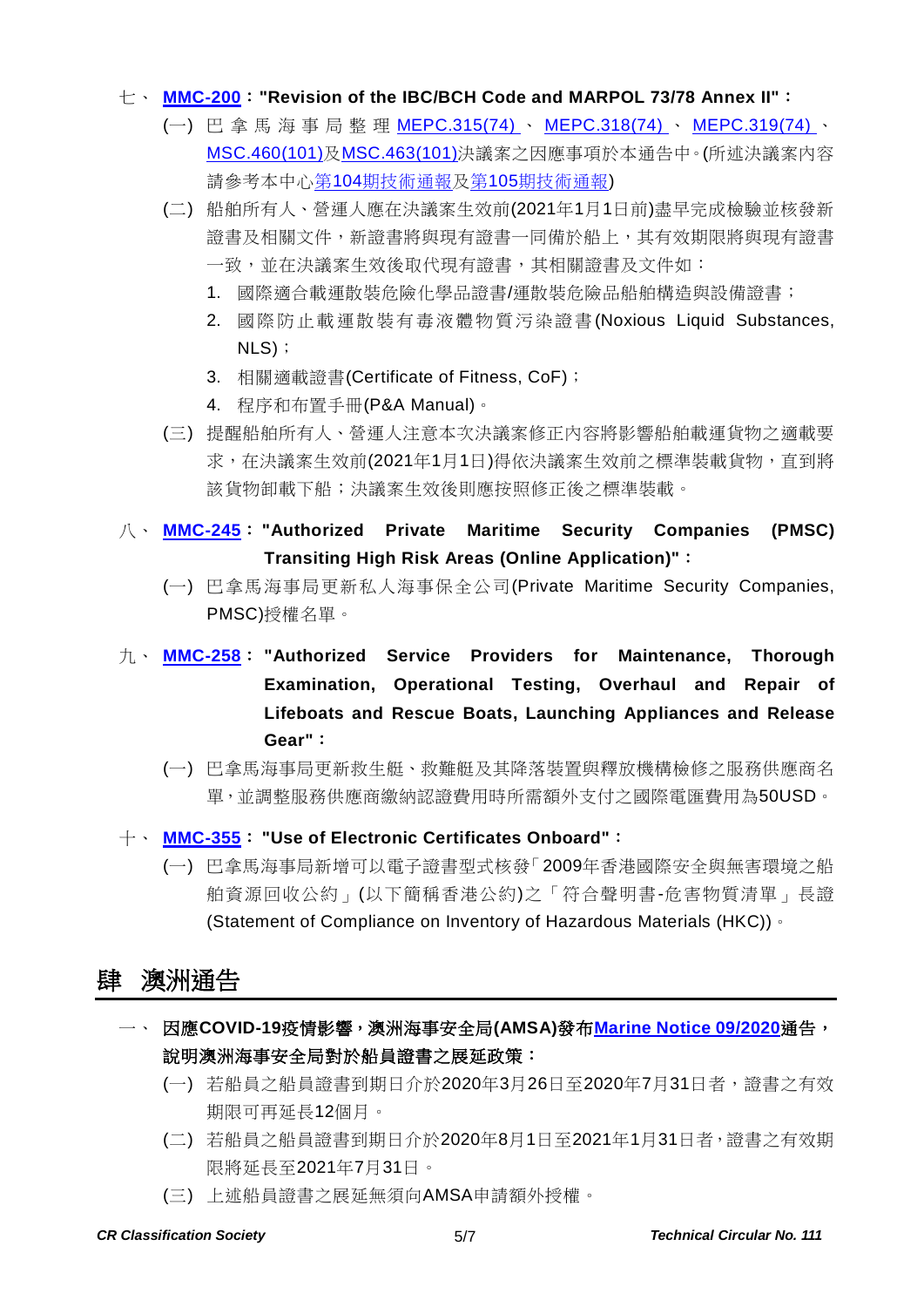(四) 若船員證書在到期後才完成重新驗證,其新證書有效期限應自原有證書之到期日 算起五年。

## 伍 歐盟**(EU)1257/2013**船舶回收法規提醒

- 一、 背景:歐盟**[\(EU\)1257/2013](https://www.crclass.org/chinese/download/ti-tc/70/1-1%20Official%20Journal_20131210-Ship%20Recycling.pdf)**船舶回收法規**(EU Ship Recycling Regulation, EU-SRR)** 規定**(**參考本中心第**70**[期技術通報](https://www.crclass.org/chinese/download/ti-tc/70/70.pdf)**)**:自**2020**年**12**月**31**日起,非**EU**旗船舶,若停靠**EU** 成員國之港口或錨地的船舶**(**含新船及現成船**)**須備有:
	- (一) 滿足歐盟船舶回收法規的危害物質清單(Inventory of Hazardous Materials, IHM), 其中應至少列出船舶結構和設備中含有歐盟船舶回收法規附錄I(Annex I)所列危 害物質之位置和大致數量。
	- (二) 持有該船船旗國或其 認 可組織 (RO) 所核發之 符合聲明書 危害物質清單 (Statement of Compliance - Inventory of Hazardous Materials, SoC-IHM)。
- 二、 與香港公約所控管之危害物質相比,**EU-SRR**新增對「全氟辛烷磺酸**(PFOS)**」以及「溴 化阻燃劑**(HBCDD)**」之控管,其中對非**EU**旗船舶,僅要求船上新安裝或更換含有 **HBDCC**之設備需更新於**IHM**中**(**其閾值為**100mg/kg)**,如下圖所示:

| <b>HM</b>    | <b>EU SRR</b>          |                       |              | <b>IMO HKC</b>          |
|--------------|------------------------|-----------------------|--------------|-------------------------|
|              | <b>Control measure</b> |                       |              |                         |
|              | <b>EU ships</b>        |                       | Non-EU ships | <b>Control measures</b> |
|              | New ships              | <b>Existing ships</b> |              |                         |
| <b>PFOS</b>  |                        |                       | -            |                         |
| <b>HBCDD</b> |                        | -                     | $+ +$        |                         |

\* After the initial preparation of the IHM, it shall be properly maintained and updated reflecting new installations containing HM referred to in Annex II of the SRR (meaning that thereafter all the HM included in Annex I and Annex II of the SRR should be included in the IHM).

\*\* After the initial preparation of the IHM, it shall be properly maintained and updated reflecting new installations containing HM referred to in Annex II of the SRR taking into account the exemptions and transitional arrangements applicable to those materials under international law.

(資料來源: **[EMSA Guidance on the Inventory of Hazardous Materials\)](http://www.emsa.europa.eu/emsa-documents/latest/download/4683/3003/23.html)** 

#### 三、 **SoC-IHM**之申請程序:

(一) 對於持有有效香港公約之IHM及SoC-IHM之船舶:

- 1. 在確定船上沒有新裝設備的前提下,原則上可直接簽發EU-SRR之SoC-IHM, 但船舶所有人、營運人應注意相關風險(例如換成歐盟旗,可能面臨對PFOS 和HBCDD的追溯性問題)。
- 2. 如船上新裝或更換設備(例如:新裝脫硫塔或壓載水處理裝置等),則應符合